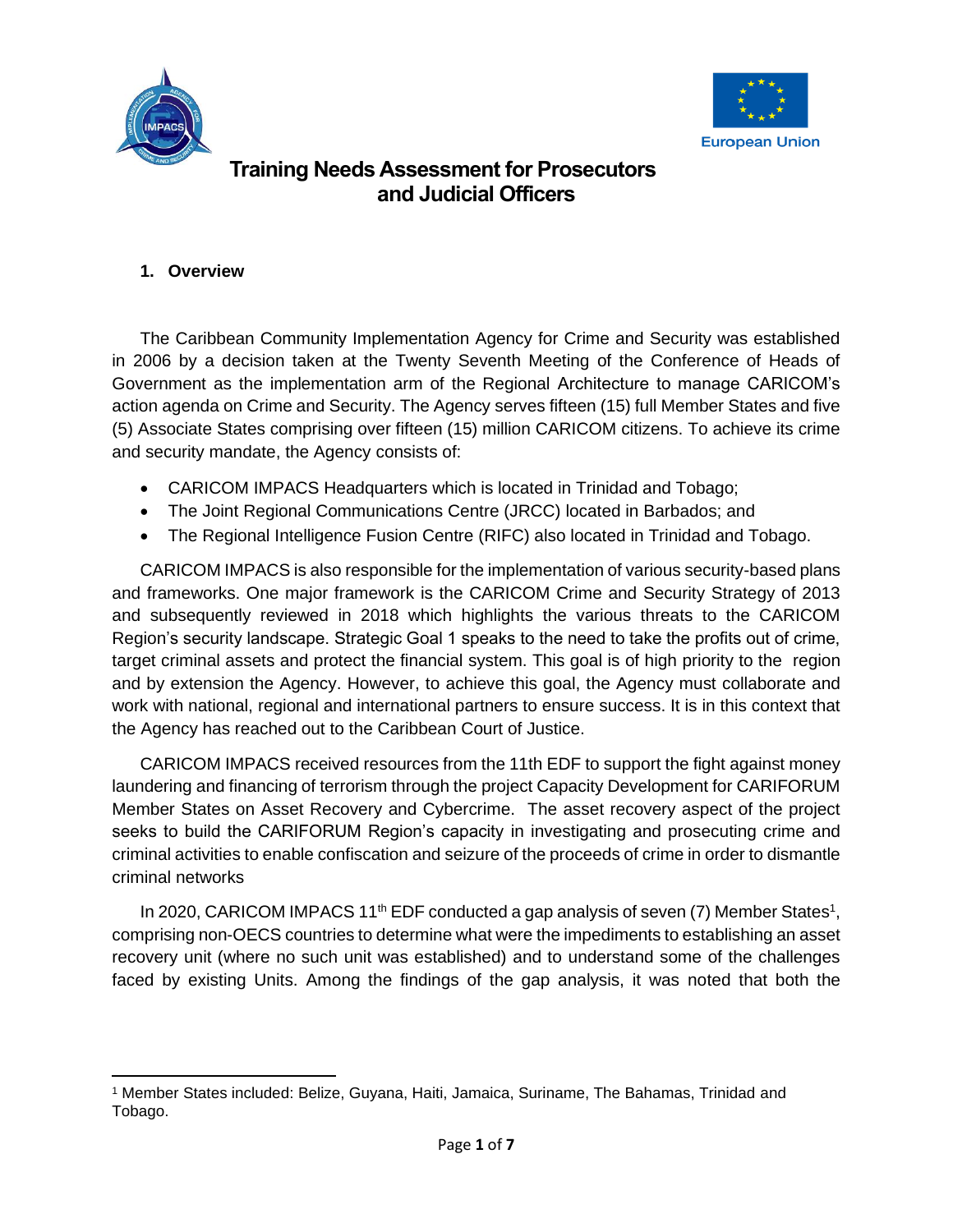



investigative and prosecutorial agencies were not collectively working to ensure effective asset recovery<sup>2</sup>.

In addition to the findings in the Gap Analysis Report, Member States were asked in one of the training sessions to indicate what were some of the major barriers faced in the successful recovery of assets. Among those stated, they noted that the following:

- a. Lack of skilled practitioners with knowledge and experience of asset recovery
- b. Inexperience in joint working, particularly between Law Enforcement Agencies and prosecutors
- c. Lack of experienced Judicial Officers
- d. Lack of investment and political will
- e. Delays in the Criminal Justice System<sup>3</sup>

As identified, one of the major impediments to effect asst recovery is inexperienced judicial officers and prosecutors. To fill this gap, this project will conduct a further needs assessment into what are the gaps in training and challenges experienced by prosecutors and judicial officers to develop a successful training programme.

#### **2. Purpose**

The purpose of this training needs assessment is to understand the training needs and gaps of prosecutors and judicial officers to deliver cases in financial crimes.

#### **3. Aim:**

The overall aim of this project component is the "Enhanced capacity of judicial officers to prosecute/deliver judgements on criminal cases involving financial crimes". However, the aim of this training needs assessment is to understand the training needs of prosecutors and judicial officers in order to design appropriate and fit for purpose training courses.

#### **4. Objectives:**

- To enhance prosecution and judgments that facilitate Asset recovery in the region, and
- To build capacity in prosecuting Financial Crimes.

<sup>&</sup>lt;sup>2</sup> Asset Recovery Gap Analysis, CARICOM IMPACS 11<sup>th</sup> EDF, p. 62

<sup>&</sup>lt;sup>3</sup> Final Report: Technical Assistance to Establish Asset Recovery Units through Funding from the 11<sup>th</sup> European Development Fund (11<sup>th</sup> EDF), CARICOM IMPACS, October 2020, p. 15.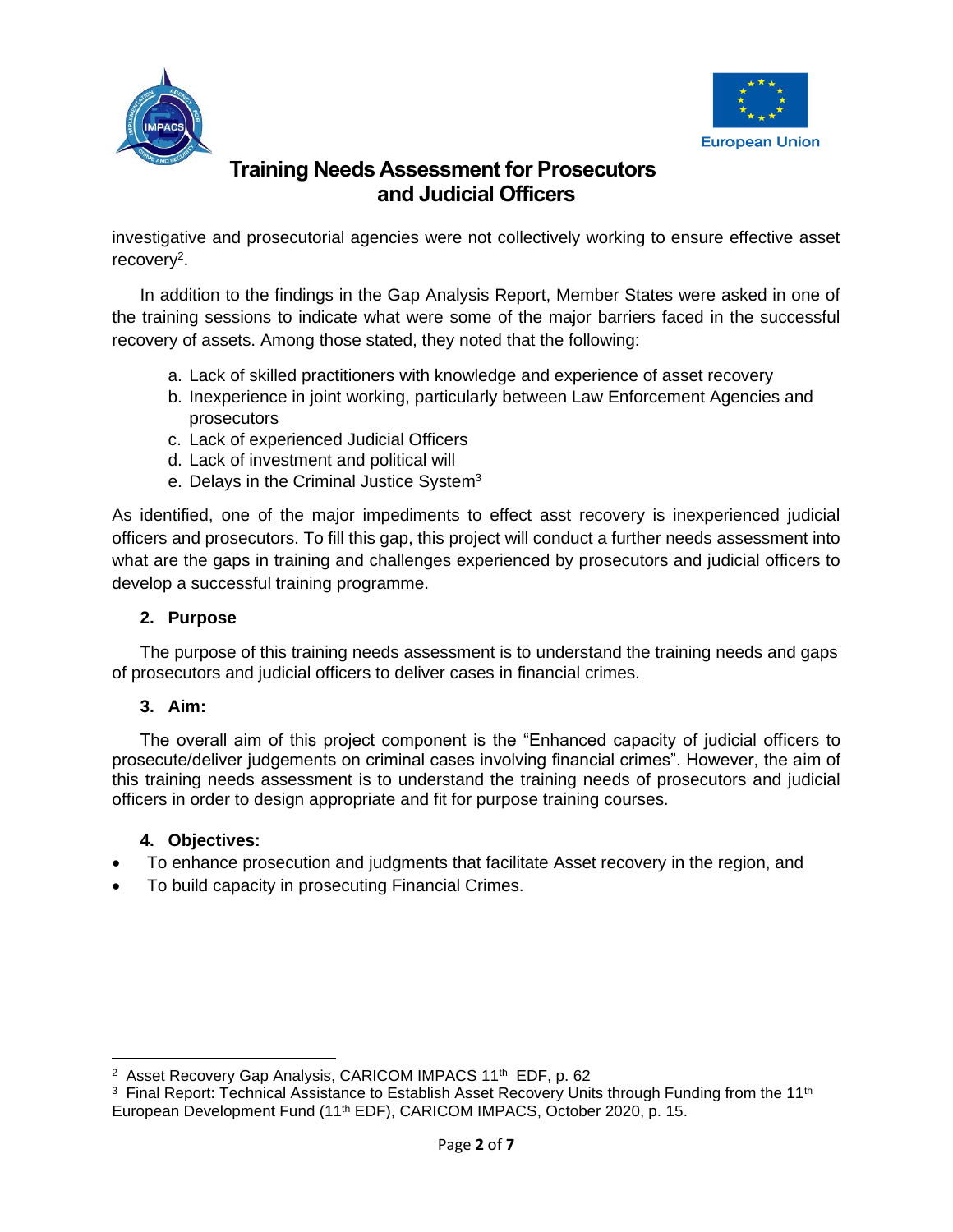



Individual Training Needs Assessment.

| NOTE: This Training Needs Assessment comprise seven (7) section with a total of 35<br>questions. The estimated time to complete this survey is 30 minutes. |            |                                                                   |                                      |                          |                    |                                                   |
|------------------------------------------------------------------------------------------------------------------------------------------------------------|------------|-------------------------------------------------------------------|--------------------------------------|--------------------------|--------------------|---------------------------------------------------|
|                                                                                                                                                            | A. Profile |                                                                   |                                      |                          |                    |                                                   |
| Country<br>1.                                                                                                                                              |            |                                                                   |                                      |                          |                    |                                                   |
|                                                                                                                                                            |            |                                                                   |                                      |                          |                    |                                                   |
| 2.<br><b>Department</b>                                                                                                                                    | Prosecutor | Magistracy<br>(Judge of<br>Parish or<br><b>District</b><br>Court) | High<br>Court<br>(Criminal<br>Bench) | High<br>Court<br>(Civil) | Appellate<br>Court | Other<br>(Specify)<br>Eg.<br>Master,<br>Registrar |

| В. | Prior Training/ Sensitization in Financial Crimes (Anti-money Laundering,<br>Proceeds of Crimes, Asset Recovery (Civil and Criminal), Terrorist Financing and other |          |           |                           |        |  |
|----|---------------------------------------------------------------------------------------------------------------------------------------------------------------------|----------|-----------|---------------------------|--------|--|
|    |                                                                                                                                                                     |          |           | related financial crimes. |        |  |
| 3. | Do you have<br>specialized<br>certification(s)<br>in Financial<br>Crimes?<br>Examples<br><b>ACAMS</b> or<br>university<br>courses or<br>programmes.                 | Yes      | <b>No</b> |                           |        |  |
| 4. | If yes, what<br>are they?                                                                                                                                           |          |           |                           |        |  |
| 5. | Have you<br>participated in<br>financial<br>crime training<br>sessions?                                                                                             | Yes      | <b>No</b> |                           |        |  |
| 6. | If yes, please<br>state types.                                                                                                                                      |          |           |                           |        |  |
| 7. | Over the past<br>2 years,<br>approximately<br>how many<br>hours of                                                                                                  | $1 - 30$ | 36-90     | 96-150                    | $150+$ |  |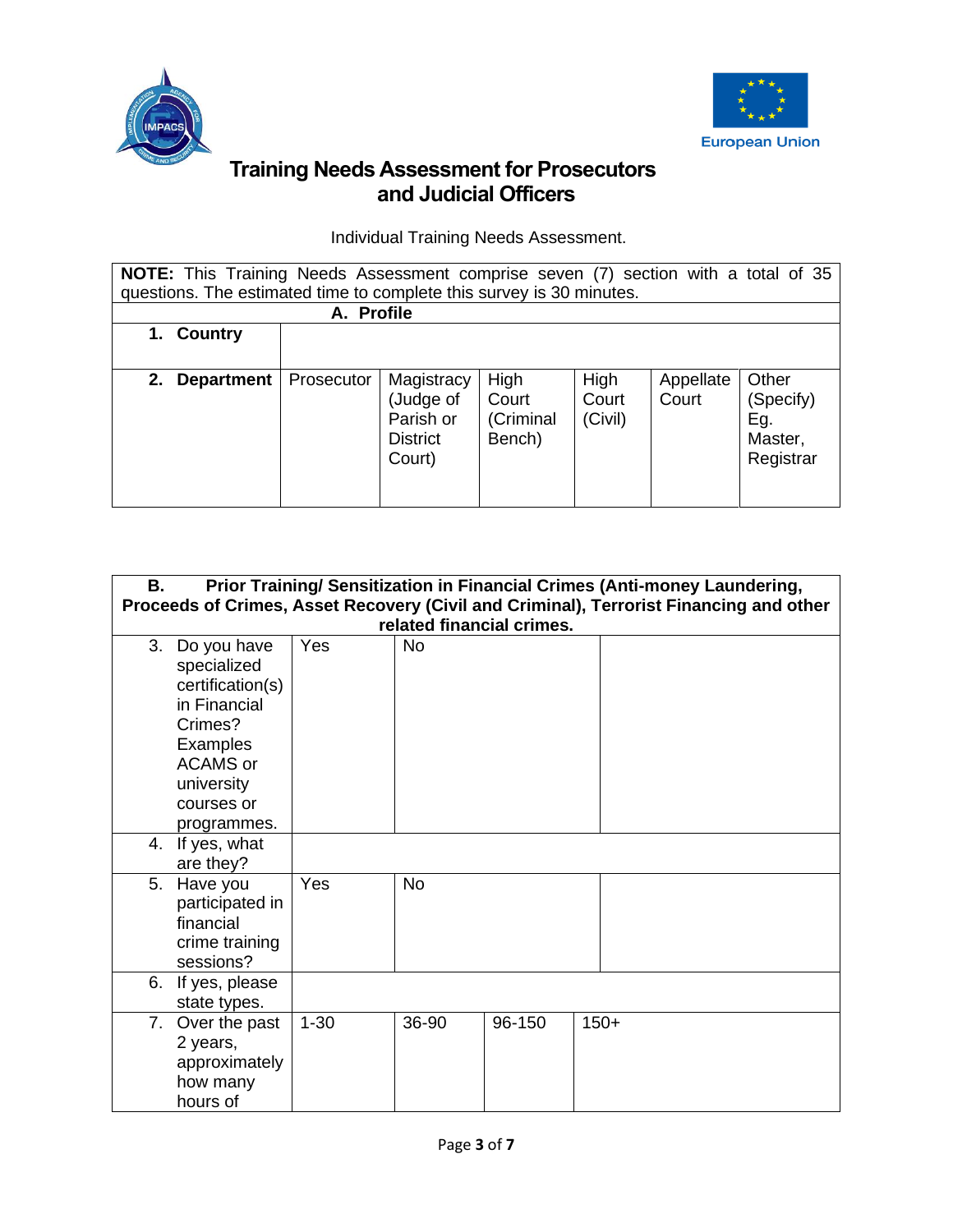



| Prior Training/ Sensitization in Financial Crimes (Anti-money Laundering,<br>В.               |                              |                             |                              |                                 |                        |                    |
|-----------------------------------------------------------------------------------------------|------------------------------|-----------------------------|------------------------------|---------------------------------|------------------------|--------------------|
| Proceeds of Crimes, Asset Recovery (Civil and Criminal), Terrorist Financing and other        |                              |                             |                              |                                 |                        |                    |
|                                                                                               |                              | related financial crimes.   |                              |                                 |                        |                    |
| financial<br>crime training<br>or<br>sensitization<br>have you<br>participated<br>in?         |                              |                             |                              |                                 |                        |                    |
| 8.<br>Please tick<br>the areas of<br>training and<br>specify the<br>focus of the<br>training. | Anti-<br>money<br>Laundering | <b>Proceeds</b><br>of Crime | Asset<br>Recovery<br>(Civil) | Asset<br>Recovery<br>(Criminal) | Terrorist<br>Financing | Other<br>(Specify) |

| С.<br><b>Training Needs</b>                          |              |            |                         |                                                       |  |
|------------------------------------------------------|--------------|------------|-------------------------|-------------------------------------------------------|--|
| Please indicate areas of                             | i. Assessing | ii. Case   | iii. Decision           | iv. Other                                             |  |
| training need by ticking<br>the appropriate box(es). | Evidence     | Management | Making and<br>Judgement | (Specify)E.g<br>Meeting<br>disclosure<br>obligations. |  |
| 9. Predicate Offences                                |              |            |                         |                                                       |  |
| to Money                                             |              |            |                         |                                                       |  |
| Laundering                                           |              |            |                         |                                                       |  |
| 10. Predicate Offences                               |              |            |                         |                                                       |  |
| to terrorist                                         |              |            |                         |                                                       |  |
| financing                                            |              |            |                         |                                                       |  |
| 11. Standalone money                                 |              |            |                         |                                                       |  |
| laundering offence                                   |              |            |                         |                                                       |  |
| 12. Standalone                                       |              |            |                         |                                                       |  |
| terrorist financing                                  |              |            |                         |                                                       |  |
| offences                                             |              |            |                         |                                                       |  |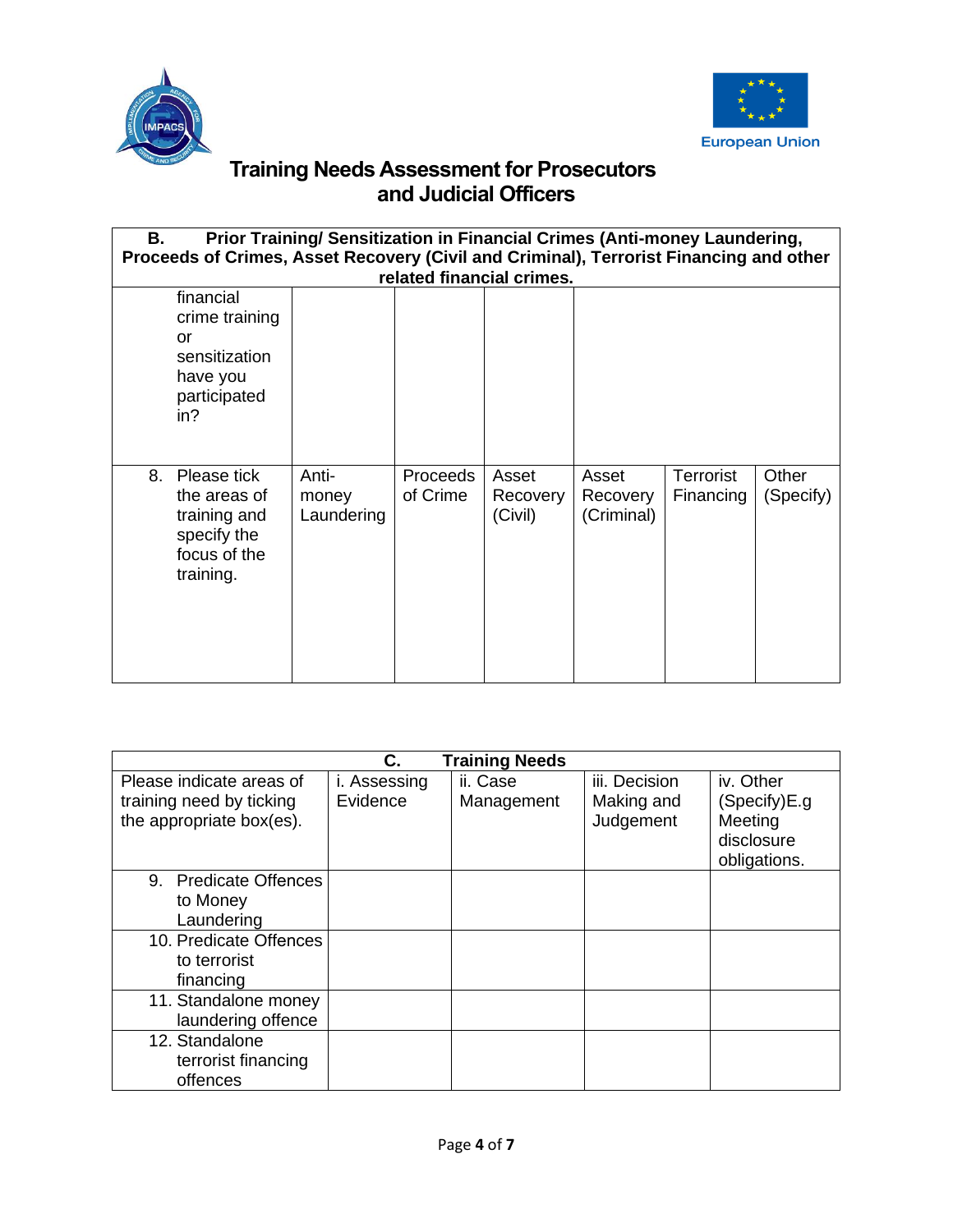



| C.<br><b>Training Needs</b>                                                                                                                                   |                          |                        |                                          |                                                                    |  |
|---------------------------------------------------------------------------------------------------------------------------------------------------------------|--------------------------|------------------------|------------------------------------------|--------------------------------------------------------------------|--|
| Please indicate areas of<br>training need by ticking<br>the appropriate box(es).                                                                              | i. Assessing<br>Evidence | ii. Case<br>Management | iii. Decision<br>Making and<br>Judgement | iv. Other<br>(Specify)E.g<br>Meeting<br>disclosure<br>obligations. |  |
| 13. Disclosure Orders<br>(account<br>monitoring,<br>production,<br>customer<br>information etc)-<br>other investigative<br>orders such as<br>search warrants. |                          |                        |                                          |                                                                    |  |
| 14. Restraint Orders<br>(account freezing,<br>seizure of cash,<br>property freezing),<br>variation of these<br>orders.                                        |                          |                        |                                          |                                                                    |  |
| 15. Confiscation<br>Orders                                                                                                                                    |                          |                        |                                          |                                                                    |  |
| 16. How to prepare<br>the defendant's<br>statement of<br>information                                                                                          |                          |                        |                                          |                                                                    |  |
| $\overline{17}$ . Interim receiving<br>orders                                                                                                                 |                          |                        |                                          |                                                                    |  |
| 18. Unexplained<br>wealth orders                                                                                                                              |                          |                        |                                          |                                                                    |  |
| 19. Cooperation<br>requests and<br>mutual legal<br>assistance                                                                                                 |                          |                        |                                          |                                                                    |  |
| 20. Fraud/larceny/theft<br>cases<br>21. Other (Specify)                                                                                                       |                          |                        |                                          |                                                                    |  |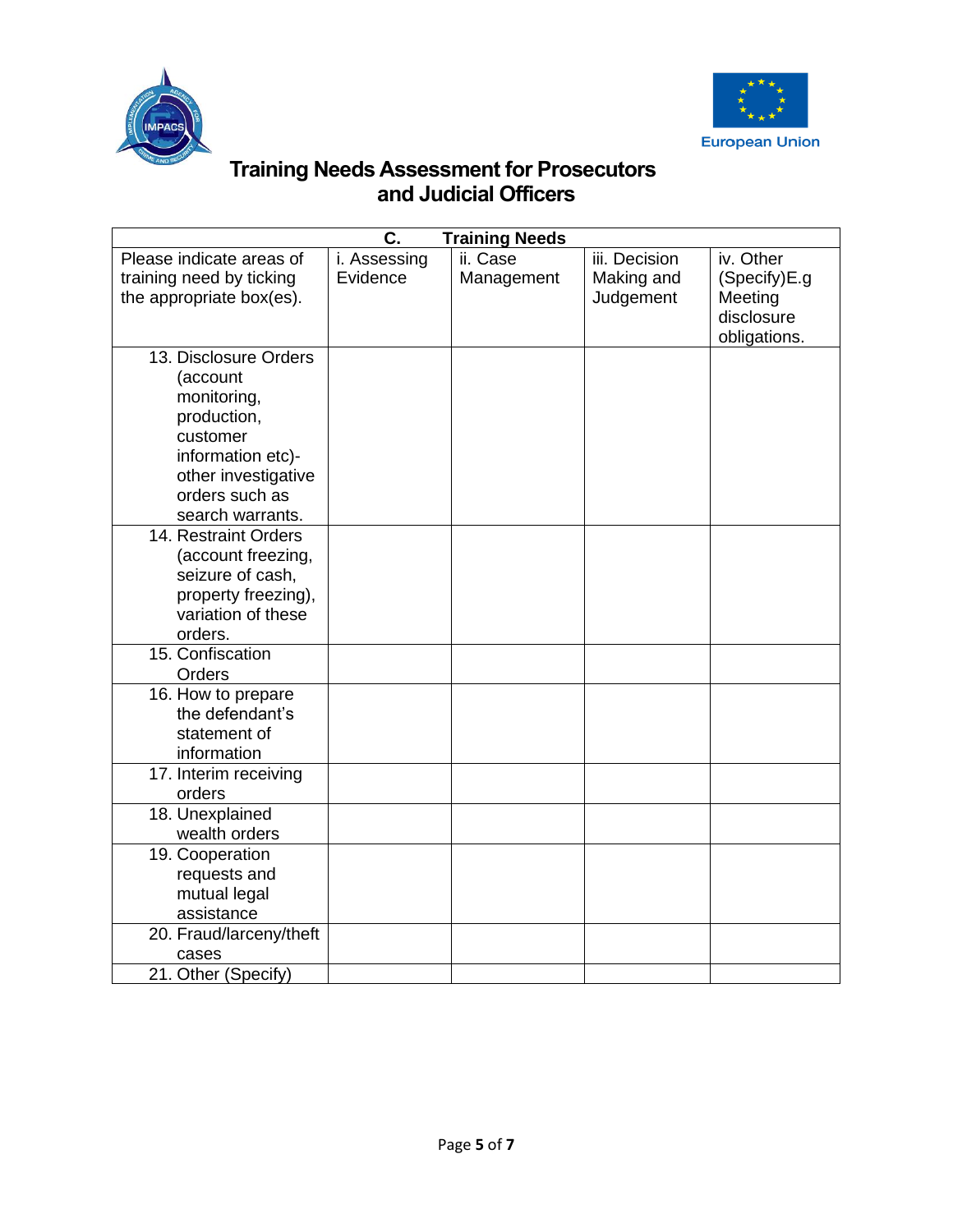



| Delivery of Training and Sensitization (Note that due to COVID-19 Training<br>D. |  |                |   |   |   |
|----------------------------------------------------------------------------------|--|----------------|---|---|---|
| sessions may be delivered virtually)                                             |  |                |   |   |   |
| 1-Most preferred                                                                 |  | $\overline{2}$ | 3 | 4 | 5 |
| 5- least preferred                                                               |  |                |   |   |   |
| 22. Lectures                                                                     |  |                |   |   |   |
| 23. Seminars/                                                                    |  |                |   |   |   |
| workshop                                                                         |  |                |   |   |   |
| 24. Role play                                                                    |  |                |   |   |   |
| 25. Working                                                                      |  |                |   |   |   |
| groups on                                                                        |  |                |   |   |   |
| specific                                                                         |  |                |   |   |   |
| areas of                                                                         |  |                |   |   |   |
| concern.                                                                         |  |                |   |   |   |
| E.g.                                                                             |  |                |   |   |   |
| 26. Peer to peer                                                                 |  |                |   |   |   |
| exchange                                                                         |  |                |   |   |   |
| 27. Use of a                                                                     |  |                |   |   |   |
| manual                                                                           |  |                |   |   |   |
| 28. Use of                                                                       |  |                |   |   |   |
| Templates                                                                        |  |                |   |   |   |
| including                                                                        |  |                |   |   |   |
| <b>Checklist for</b>                                                             |  |                |   |   |   |
| <b>Prosecutors</b>                                                               |  |                |   |   |   |
| or Judicial                                                                      |  |                |   |   |   |
| Officers.                                                                        |  |                |   |   |   |
| 29. Use of Case                                                                  |  |                |   |   |   |
| <b>Studies</b>                                                                   |  |                |   |   |   |
| 30. Other                                                                        |  |                |   |   |   |
| (Specify)                                                                        |  |                |   |   |   |
|                                                                                  |  |                |   |   |   |
|                                                                                  |  |                |   |   |   |
|                                                                                  |  |                |   |   |   |

| <b>Priority Areas</b>                                                                        |  |  |  |  |
|----------------------------------------------------------------------------------------------|--|--|--|--|
|                                                                                              |  |  |  |  |
| 31. In order of<br>preference,<br>state the<br>top four<br>areas of<br>training<br>priority. |  |  |  |  |